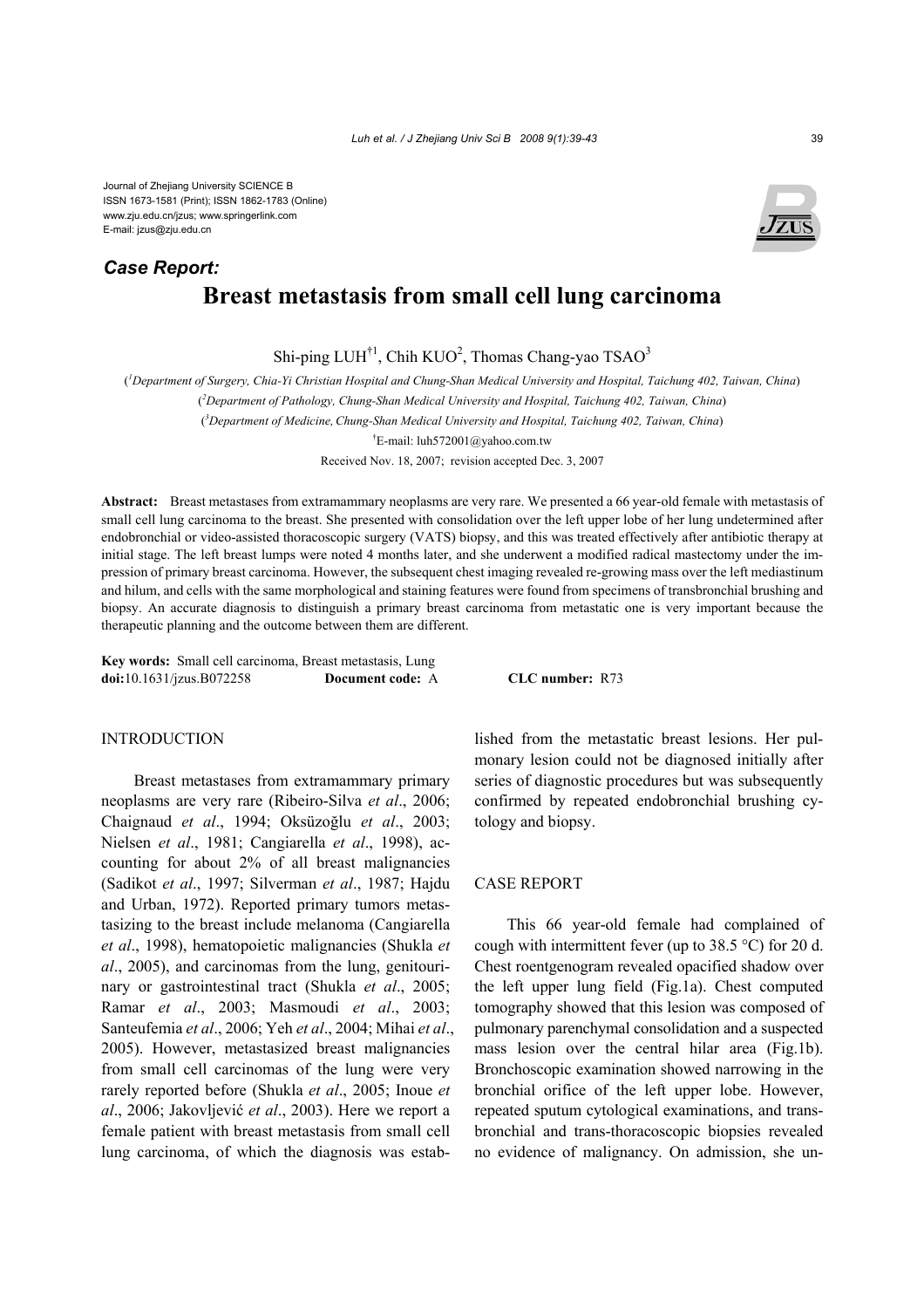derwent intravenous piperacillin-tazobactam treatment because *Pseudomonas aeroginosa* was isolated from her sputum specimens. These symptoms and signs improved after the above treatment; chest X-ray revealed much smaller shadow on the left upper lung field (Fig.2a). Unfortunately, this lung lesion re-grew 4 months later (Fig.2b) and two lumps over her left breast appeared 3 months later.

She came to our clinic 4 months after the first treatment, and the two breast masses were 3 cm and 0.8 cm in diameter over the 4 o'clock direction, 4.5 cm from the nipple and 12 o'clock direction, 4 cm from the nipple sites of the left breast, respectively (Fig.3). These two masses were elastically firm on palpation. Breast ultrasound revealed a well marginated but heterogeneous mass in the internal density. Under the suspicion of breast carcinoma, which was proved pathologically by specimen from the excised mass, she underwent left mastectomy and axillary lymph node dissection at the second admission.

The specimen contained two elastically firm, well marginated masses, 3.l cm×2.5 cm×2.2 cm and 0.8 cm $\times$ 0.7 cm $\times$ 0.5 cm in size, over the 4 o'clock direction, 4.5 cm from the nipple and 12 o'clock direction, 4 cm from the nipple sites of the left breast, respectively. Microsocpically, the sections of tumor lesions revealed small hyperchromatic cells with high nucleus-to-cytoplasm (N/C) ratios. Tumor necrosis, emboli and vascular invasion were noted frequently. Non-neoplastic breast tissue showed unremarkable change. The nipple and skin are free of tumor involvement. Three out of 13 lymph nodes isolated from axillary levels 1 and 2 lymph nodes were infiltrated by tumor cells. Perinodal extension was noted. The tumor cells were negatively stained for mucin, c-erbB-2 oncoprotein, estrogen and progesterone receptor; but positively stained for synaptophysin, chromogranin and CD56 (Figs.4 and 5).

The patient underwent bronchoscopy for the second time. The endobronchial biopsy and brushing revealed similar cells and staining patterns as seen in the breast tumors (Fig.6). Small cell carcinomas over the lung and extrapulmonary site (breast) were diagnosed, but their relationship (double primary or





**Fig.1 (a) Chest roentgenogram revealed opacified shadow over the left upper lung field; (b) Chest computed tomography showed that this lesion was composed of pulmonary parenchymal consolidation and a suspected mass lesion over the central hilar area** 





**Fig.2 (a) Compared with Fig.1a, the shadow regressed 1 month after treatment with antibiotics; (b) The mass shadow re-grew 4 months after treatment**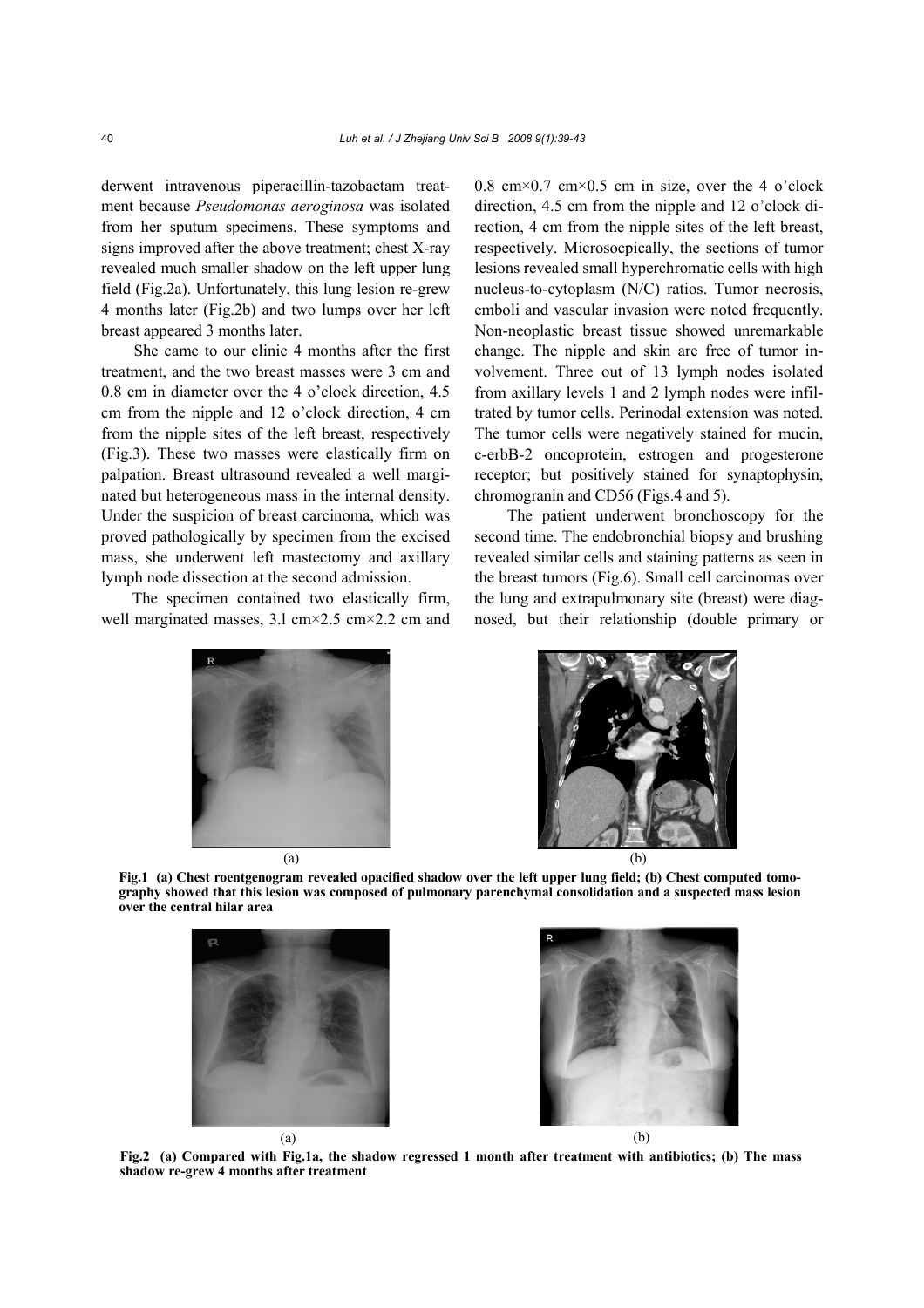

**Fig.3 Two breast masses, with 3 cm (a) and 0.8 cm (b) in diameter over the 4 o'clock direction, 4.5 cm from the nipple and 12 o'clock direction, 4 cm from the nipple sites of the left breast being noted on breast ultrasound imaging** 



**Fig.5 The breast tumor cells are positively stained for synaptophysin and chromogranin** 



**Fig.4 Microscopically, the sections of breast tumor lesions reveal small hyperchromatic cells with high nucleus-to-cytoplasm (N/C) ratio. Tumor necrosis, emboli and vascular invasion are noted frequently (H & E stain)** 





**Fig.6 Microscopically, the lung mass is proved as small cell carcinoma with similar morphological and staining patterns as those of the breast mass. (a) H & E stain; (b) Focal positive for synaptophysin staining**

metastatic, or the primary tumor) cannot be confirmed pathologically. However, after reviewing clinical data of this patient, primary small cell lung carcinoma with breast metastases should be the most likely diagnosis. Thus she underwent subsequent cisplatin-based chemotherapy. One episode of severe hyponatremia (serum sodium ion level <120 mol/L) was noted during the postoperative period. Syndrome of inap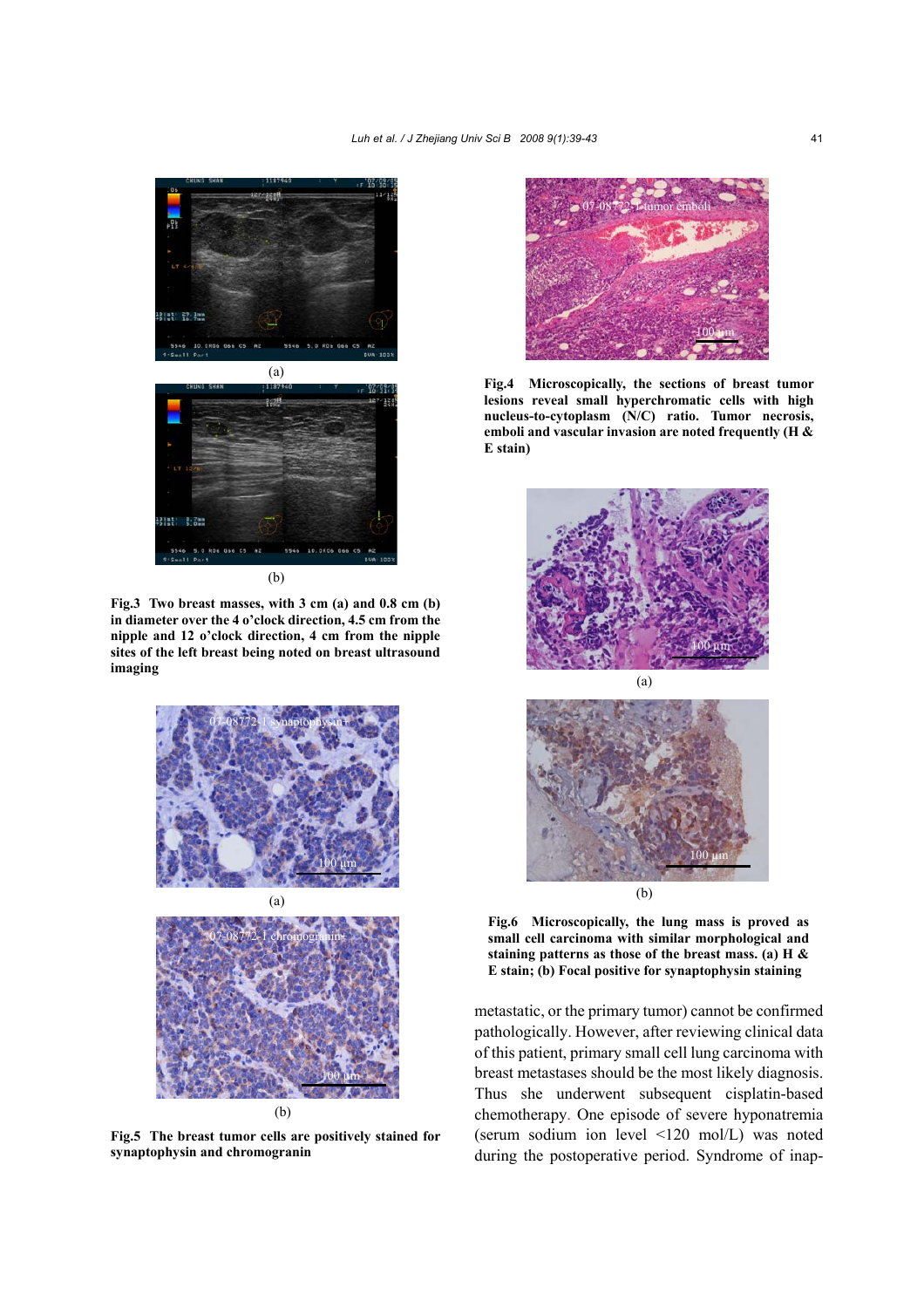propriate anti-diuretic hormone (SIADH) was suspected after urine electrolyte and specific gravity were measured. This condition was improved after chemotherapy, sodium supplement and restriction of water intake.

## DISCUSSION

Small cell carcinoma most commonly occurs in the lung, but can also in the extrapulmonary sites such as gastrointestinal or genitourinary tract, gynecological systems, the head and neck, and the breast (Haider *et al*., 2006; Galanis *et al*., 1997; Kim *et al*., 2004; Adegbola *et al*., 2005; Shin *et al*., 2000). Primary extrapulmonary small cell carcinomas are rare, and their behaviors are somewhat comparable to the small cells of the lung. The survivals of extrapulmonary small cell carcinomas are related to the extent and the primary site of diseases, and usually aggressive with poor prognosis (Haider *et al*., 2006; Galanis *et al*., 1997). Smoking is regarded as an important risk factor not only for pulmonary but also for over 50% of extrapulmonary small cell carcinomas. Primary breast small cell carcinoma is extremely rare, and absence of other non-mammary primary sites as well as the presence of in situ component will be required before establishing this diagnosis (Sridhar *et al*., 2004). Breast small cell carcinoma, being classified as tumors with endocrine differentiation, is the rarest, but the highest, grade of malignancy with prominent vascular invasion and nodal metastasis (Ajisaka *et al*., 2003).

Metastatic lesions of the breast only account for 0.4% to 6.6% of all breast malignant tumors, and this difference is due to the inclusion or exclusion of hematopoietic malignancies. Besides leukemia or lymphoma, breast metastasis has been reported to be most commonly from melanoma, rhobdomyosarcoma, and the lung (Shukla *et al*., 2005; Ramar *et al*., 2003; Masmoudi *et al*., 2003; Santeufemia *et al*., 2006; Yeh *et al*., 2004; Mihai *et al*., 2005; Inoue *et al*., 2006; Jakovljević *et al*., 2003). Differentiation between the primary and metastatic breast carcinoma is important in determining treatment plans. Metastatic mammary carcinoma is usually well-defined, and in the absence of characters of primary breast carcinoma such as distortion of adjacent architecture or microcalcification (Kelly *et al*., 1988; Vizcaíno *et al*., 2001). Multiplicity of the masses and absence of hormone receptors favor the diagnosis of metastatic lesions.

In our presented case, since common features, such as cytopathological pictures and staining patterns, were shared by the tumors in these two organs, and characters of metastatic tumors as described above were noted at the breast, thus small cell lung carcinoma with left breast metastasis was the most reasonable diagnosis. Furthermore, episode of SIADH, which might be a type of paraneoplastic syndrome in small cell carcinoma, occurred after the removal of breast mass. This syndrome was alleviated and the size of the left hilar mass was reduced after chemotherapy, proving the existence of pulmonary malignancy, although the pathology only revealed "suspicious" lesion after repeated biopsy or brushing cytology. However, the route of metastases from the lung was still unclear because axillary lymph nodes metastases were noted, which rarely occurred in hematogeneous metastasis. Fine-needle aspiration, core needle biopsy, as well as surgical biopsy can make pre-mastectomy diagnosis for patients with breast lumps. In our presented case, since the pathological diagnosis from frozen section is carcinoma without more specific histological subtype, and the possible primary site (lung) was suspected after confirming the diagnosis of the breast lumps, modified radical mastectomy would be a reasonable choice of procedure under this condition. If the diagnosis of lung lesion is definite before detecting the breast lump, avoiding or limited operation could be considered as the choice of management.

Small cell carcinomas, either from pulmonary or extrapulmonary site, are aggressive in their behaviors and require combined modalities of treatments including chemotherapy. Neoadjuvant chemotherapy followed by resection has been considered for selective cases without distant metastasis (Jakovljević *et al*., 2003; Haider *et al*., 2006). In our presented case, chemotherapy protocol follows the guideline of pulmonary small cell carcinoma. It is still unknown why the pulmonary lesion reduced in size after antibiotic treatment 3 months before its re-appearance. While the improvement of obstructive pneumonia could partially explain this phenomenon, we still think this was an unusual case according to our previous experiences.